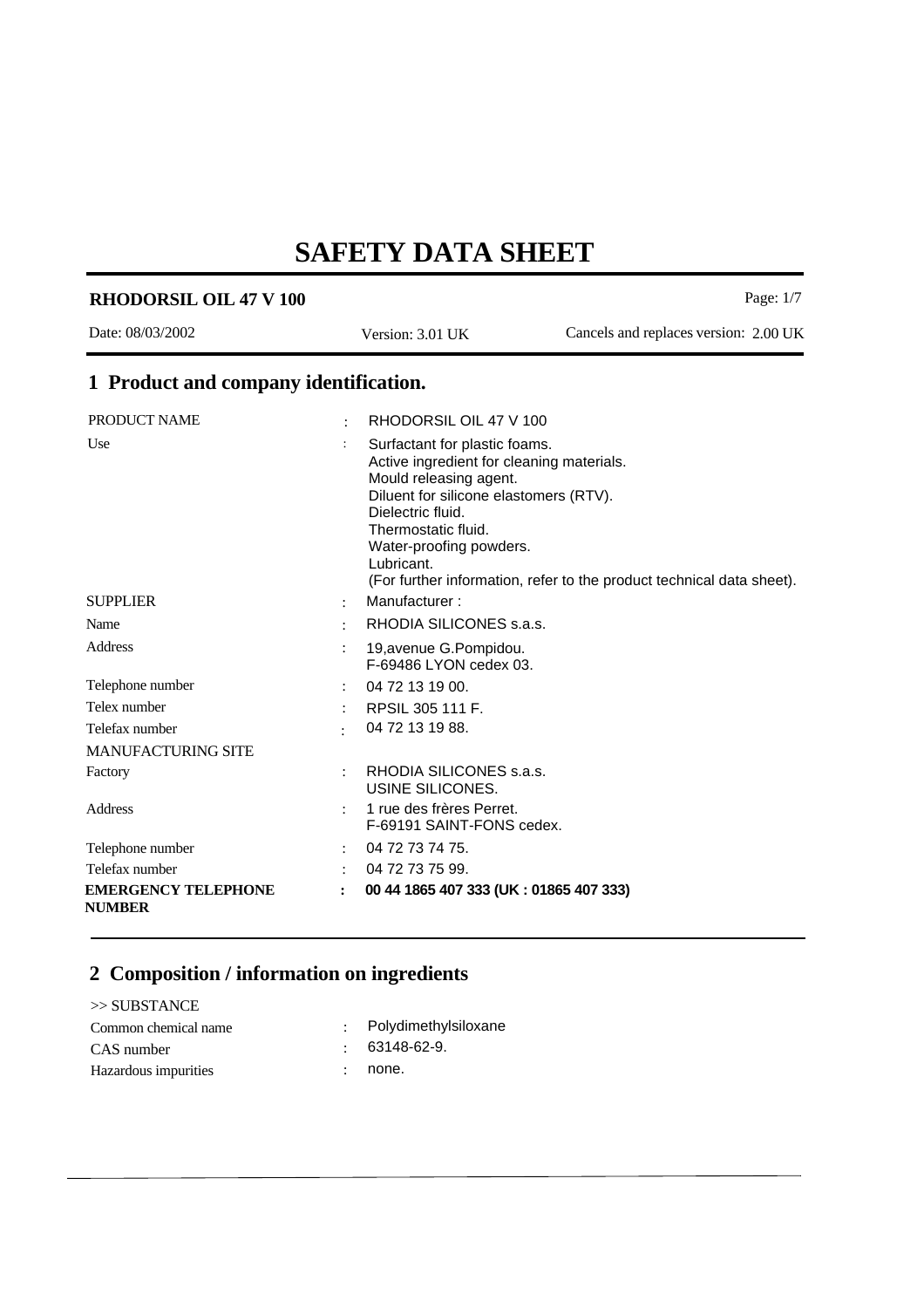| <b>RHODORSIL OIL 47 V 100</b>                          |                                                 | Page: $2/7$                                                                                                                                                                       |
|--------------------------------------------------------|-------------------------------------------------|-----------------------------------------------------------------------------------------------------------------------------------------------------------------------------------|
| Date: 08/03/2002                                       | Version: 3.01 UK                                | Cancels and replaces version: 2.00 UK                                                                                                                                             |
| 3 Hazards identification                               |                                                 |                                                                                                                                                                                   |
| MOST IMPORTANT HAZARDS<br>Adverse human health effects |                                                 |                                                                                                                                                                                   |
| Environmental effects                                  | regulations are complied with.                  | The product does not present any particular risk.<br>Presents no particular risk to the environment, provided the<br>disposal requirements (see section 13) and national or local |
| Physical and chemical hazards                          |                                                 |                                                                                                                                                                                   |
| - Fire or explosion                                    |                                                 |                                                                                                                                                                                   |
|                                                        | Combustible.                                    |                                                                                                                                                                                   |
| Classification/Specific hazards                        | "hazardous substance".                          | According to EEC criteria, this product is not classified as a                                                                                                                    |
| Further information                                    | If spilled, may cause the floor to be slippery. |                                                                                                                                                                                   |

#### **4 First-aid measures**

| Inhalation   | Not specifically applicable.                                                                                                                    |
|--------------|-------------------------------------------------------------------------------------------------------------------------------------------------|
| Skin contact | Wipe off as much as possible (using a clean, soft, absorbent<br>material).<br>Wash with soap and water.                                         |
| Eye contact  | Immediately rinse with water for a prolonged period whilst keeping<br>the eyes wide open.<br>If irritation persists, consult an eye specialist. |
| Ingestion    | Consult a doctor if necessary.                                                                                                                  |

### **5 Fire - fighting measures**

| Extinguishing media            |                                                                                                  |
|--------------------------------|--------------------------------------------------------------------------------------------------|
| - Suitable                     | Foam.<br>Powders.<br>Carbon dioxide (CO2).                                                       |
| - Not suitable                 | Strong water jet.                                                                                |
| Specific hazards               | Combustible liquid.<br>For further information, refer to section 10: "Stability and Reactivity". |
| Specific fire fighting methods | Cool down the containers/equipment exposed to heat with a water spray.                           |
| Protection of fire-fighters    | Self-contained breathing apparatus.                                                              |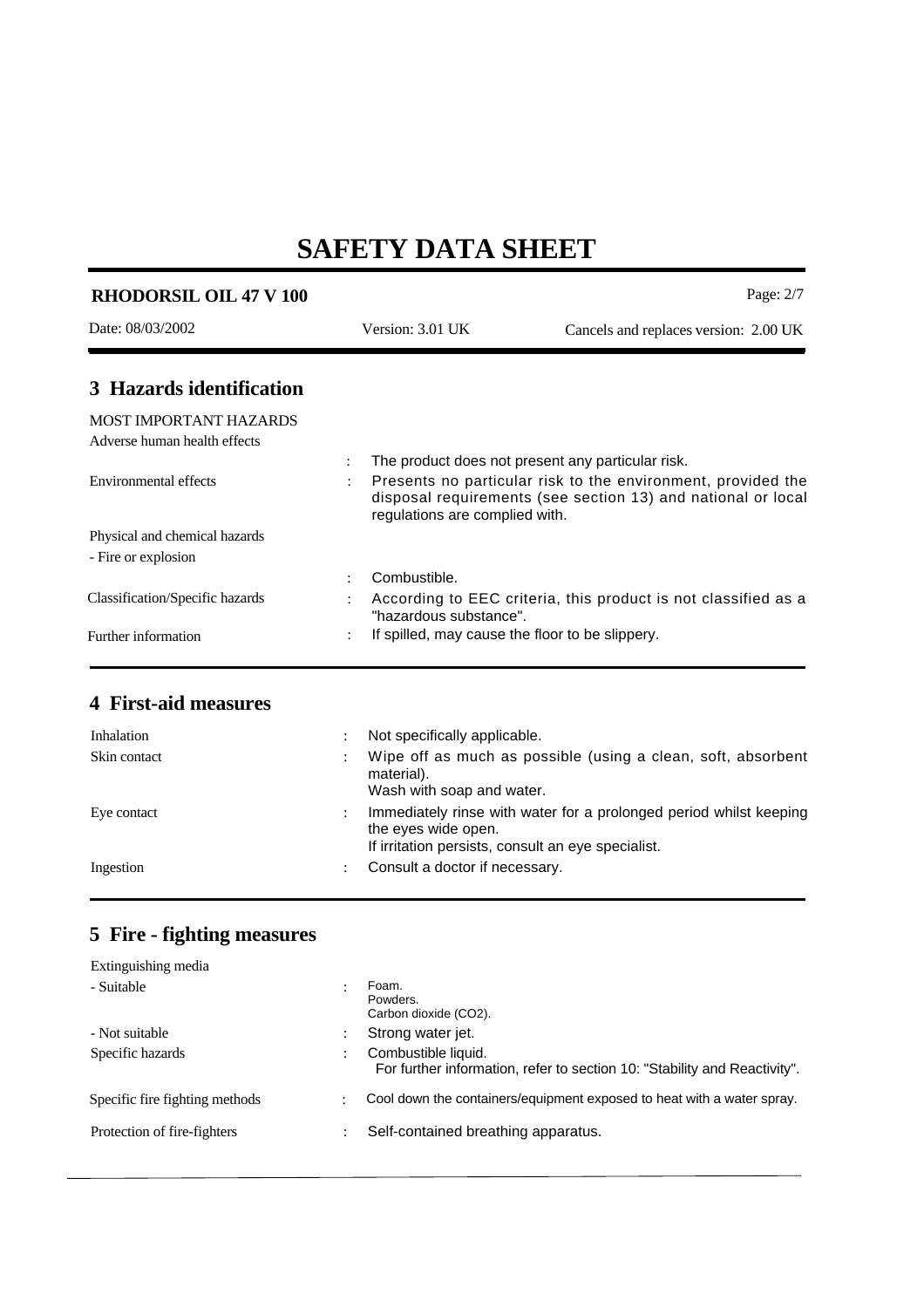| <b>RHODORSIL OIL 47 V 100</b>        |   |                                                                                                                       | Page: 3/7                                                                                                                   |
|--------------------------------------|---|-----------------------------------------------------------------------------------------------------------------------|-----------------------------------------------------------------------------------------------------------------------------|
| Date: 08/03/2002                     |   | Version: 3.01 UK                                                                                                      | Cancels and replaces version: 2.00 UK                                                                                       |
| <b>6</b> Accidental release measures |   |                                                                                                                       |                                                                                                                             |
| Personal precautions                 |   |                                                                                                                       |                                                                                                                             |
|                                      |   | Personal protective equipment:<br>Safety spectacles.                                                                  | Stop the leak. Turn leaking containers leak-side up to prevent the                                                          |
| <b>Environmental precautions</b>     |   | escape of liquid.<br>Do NOT discharge into drains or rivers.                                                          | For a large spillage, contain the spillage by bunding.                                                                      |
| Methods for cleaning up              |   |                                                                                                                       |                                                                                                                             |
| - Recovery                           | ÷ | labelled.<br>- with a closing device.                                                                                 | Collect up the product and place it in a spare container: - suitably<br>Keep the recovered product for subsequent disposal. |
| - Neutralization                     |   | Absorb non-recoverable liquid with:<br>- dry sand or dry inert absorbent.                                             |                                                                                                                             |
| - Cleaning/Decontamination           |   | Decontaminate and wash the floor with:<br>- an appropriate solvent. (cf. : $\S$ 9)<br>Then wash with plenty of water. |                                                                                                                             |
| - Disposal                           |   |                                                                                                                       | Incinerate contaminated materials at an authorized installation.                                                            |

#### **7 Handling and storage**

| Does not require any specific or particular measures.                                                                                                                               |
|-------------------------------------------------------------------------------------------------------------------------------------------------------------------------------------|
|                                                                                                                                                                                     |
| Take all necessary measures to avoid accidental discharge of<br>$\ddot{\phantom{0}}$<br>products into drains and waterways due to the rupture of<br>containers or transfer systems. |
|                                                                                                                                                                                     |
| Stable under normal storage conditions.                                                                                                                                             |
| Refer to the detailed list of incompatible materials (section 10)<br>"Stability/Reactivity").                                                                                       |
| - Steel drums varnished with epikote.<br>$\ddot{\phantom{a}}$<br>- Plastic drums.                                                                                                   |
|                                                                                                                                                                                     |
| Coated steels.<br>Plastic materials.                                                                                                                                                |
| $\ddot{\phantom{a}}$                                                                                                                                                                |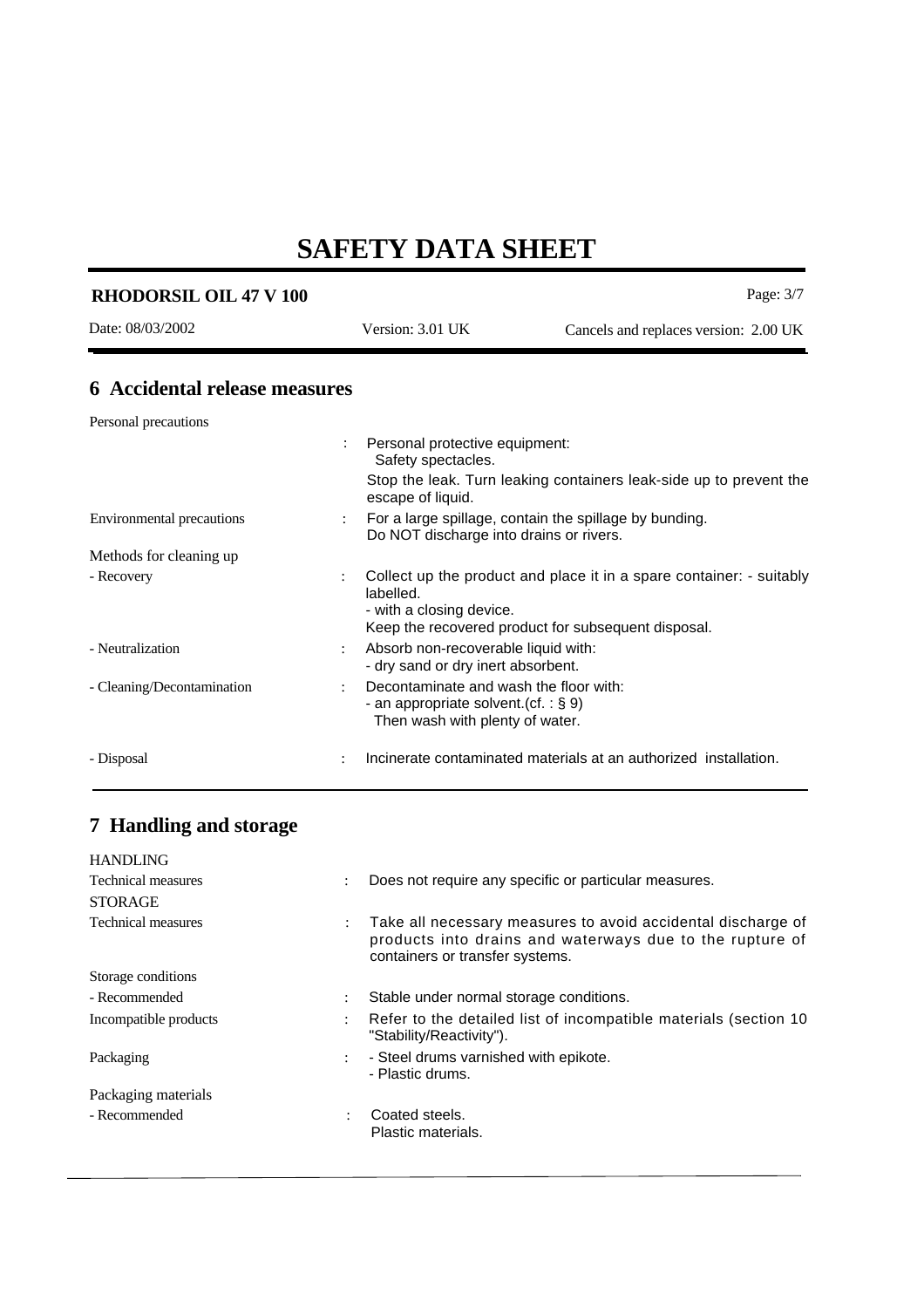| <b>RHODORSIL OIL 47 V 100</b>             |                                                                           | Page: $4/7$                           |
|-------------------------------------------|---------------------------------------------------------------------------|---------------------------------------|
| Date: 08/03/2002                          | Version: 3.01 UK                                                          | Cancels and replaces version: 2.00 UK |
| 8 Exposure controls / personal protection |                                                                           |                                       |
| Control parameters                        |                                                                           |                                       |
| Occupational exposure limits              |                                                                           |                                       |
| - Limits (UK)                             | No specific limits.                                                       |                                       |
| Personal protective equipment             |                                                                           |                                       |
| - Respiratory protection                  | During spraying wear:<br>Respiratory protective device with a gas filter. |                                       |
| - Eye protection                          | Safety spectacles.                                                        |                                       |

### **9 Physical and chemical properties**

Collective emergency equipment : Eye fountain.

| - Physical state             |                | Liquid.                                                |
|------------------------------|----------------|--------------------------------------------------------|
| - Form                       |                | viscous.                                               |
| - Colour                     |                | colourless.                                            |
| Odour                        |                | none to very slight.                                   |
| pH                           |                | Not applicable                                         |
| Specific temperatures        |                |                                                        |
| - Freezing                   |                | Approx. -55°C.                                         |
| Decomposition temperature    | ÷              | $> 200^{\circ}$ C.                                     |
| Flammability characteristics |                |                                                        |
| - Flash point                | $\ddot{\cdot}$ | 300°C (Closed cup, according to method Afnor T 60103). |
| - Auto-ignition temperature  | $\ddot{\cdot}$ | > 400°C (Spontaneous ignition temperature).            |
| Oxidizing properties         |                | Non oxidizing material according to EEC criteria.      |
| Vapour pressure              |                | $< 0.01$ kPa at 20 $^{\circ}$ C.                       |
| Specific gravity             |                | Approx. 965 kg/m3 at 25°C.                             |
| Solubility                   |                |                                                        |
| - in water                   | $\ddot{\cdot}$ | Practically insoluble.                                 |
| - in organic solvents        |                | Very slightly soluble in:                              |
|                              |                | - acetone                                              |
|                              |                | - alcohol (ethanol)                                    |
|                              |                | Miscible (in all proportions) with:<br>- ethers.       |
|                              |                | - Aliphatic hydrocarbons.                              |
|                              |                | - aromatic hydrocarbons (toluene, xylene).             |
|                              |                | - chlorinated solvents.                                |
| Kinematic viscosity          |                | approx. 100 mm2/s at 25 °C.                            |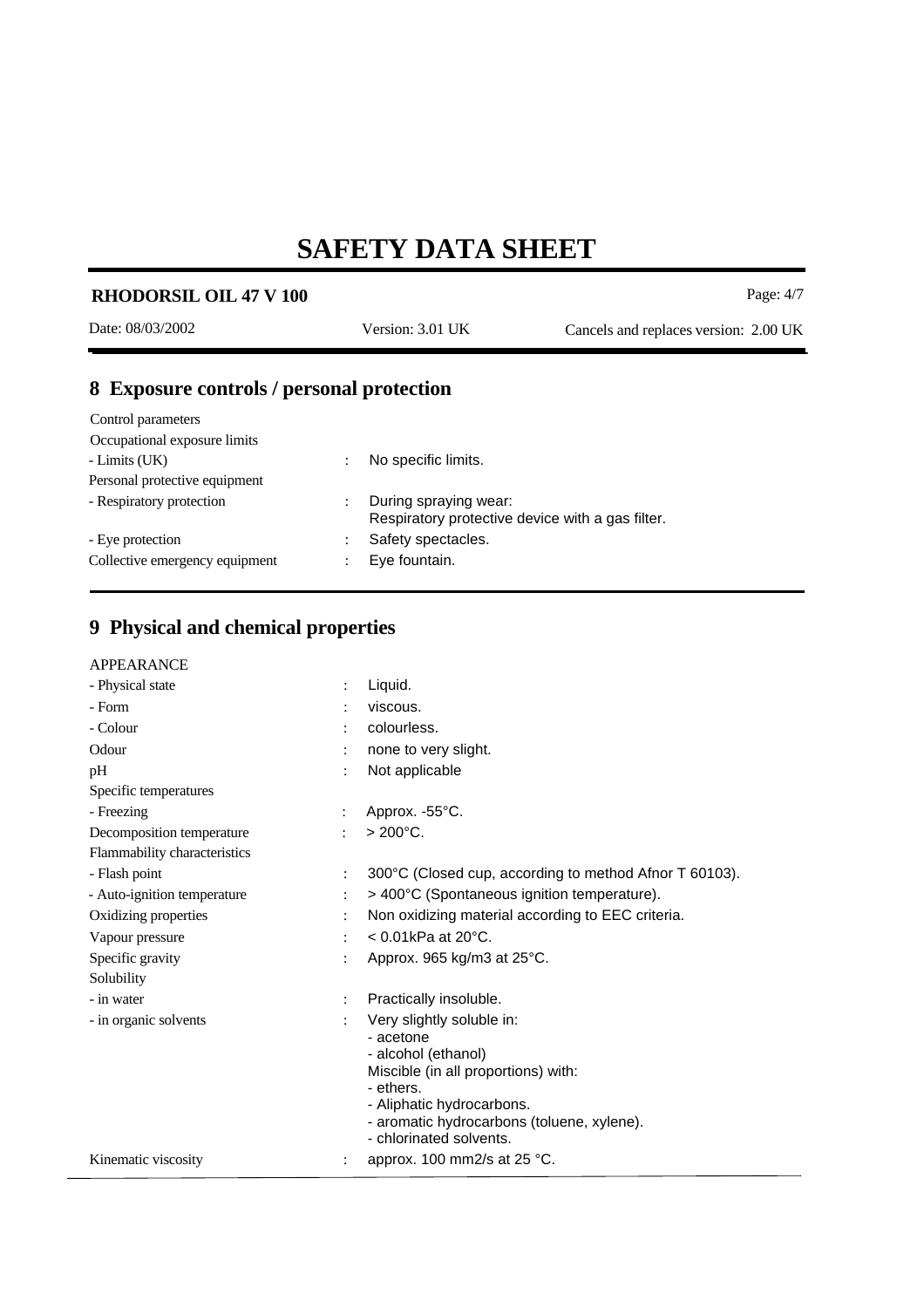| <b>RHODORSIL OIL 47 V 100</b>      |                |                                                                         | Page: 5/7                             |
|------------------------------------|----------------|-------------------------------------------------------------------------|---------------------------------------|
| Date: 08/03/2002                   |                | Version: 3.01 UK                                                        | Cancels and replaces version: 2.00 UK |
| Volatile component                 |                | : $< 0.5 %$ at 150 °C (2 hours).                                        |                                       |
| 10 Stability and reactivity.       |                |                                                                         |                                       |
| Stability<br>Hazardous reactions   |                | Stable at room temperature.                                             |                                       |
| - Materials to avoid               |                | Reacts with:<br>- strong oxidizing agents.                              |                                       |
| - Hazardous decomposition products | $\ddot{\cdot}$ | On combustion forms:<br>(Carbon oxides (CO + CO2)).<br>amorphous silica |                                       |

#### **11 Toxicological information**

Acute toxicity

| LD 50 oral (Rat): $>$ 5000 mg/kg.<br>(Unpublished work).<br>(Results based on a similar product). |  |
|---------------------------------------------------------------------------------------------------|--|
|                                                                                                   |  |
|                                                                                                   |  |
|                                                                                                   |  |
| May cause slight temporary irritation to ocular mucous membranes.<br>٠                            |  |
| No information available.<br>$\bullet$                                                            |  |
|                                                                                                   |  |
| No information available.<br>٠                                                                    |  |
|                                                                                                   |  |

#### **12 Ecological information**

| <b>MOBILITY</b>                     |                           |                                                                                                                  |
|-------------------------------------|---------------------------|------------------------------------------------------------------------------------------------------------------|
| Adsorption/desorption               |                           | Product adsorbs onto soil.                                                                                       |
| Precipitation                       |                           | The product is slightly soluble and forms a sediment by adsorption<br>onto materials or particles in suspension. |
| Expected behaviour of the product   | $\mathbb{R}^{\mathbb{Z}}$ | Ultimate destination of the product : SOIL and SEDIMENT.                                                         |
| <b>BIODEGRADABILITY</b>             |                           |                                                                                                                  |
| - Ultimate aerobic biodegradability |                           | Not biodegradable.                                                                                               |
| <b>BIOACCUMULATION</b>              |                           |                                                                                                                  |
| Bioconcentration factor.            |                           | Not bioaccumulable.                                                                                              |
|                                     |                           |                                                                                                                  |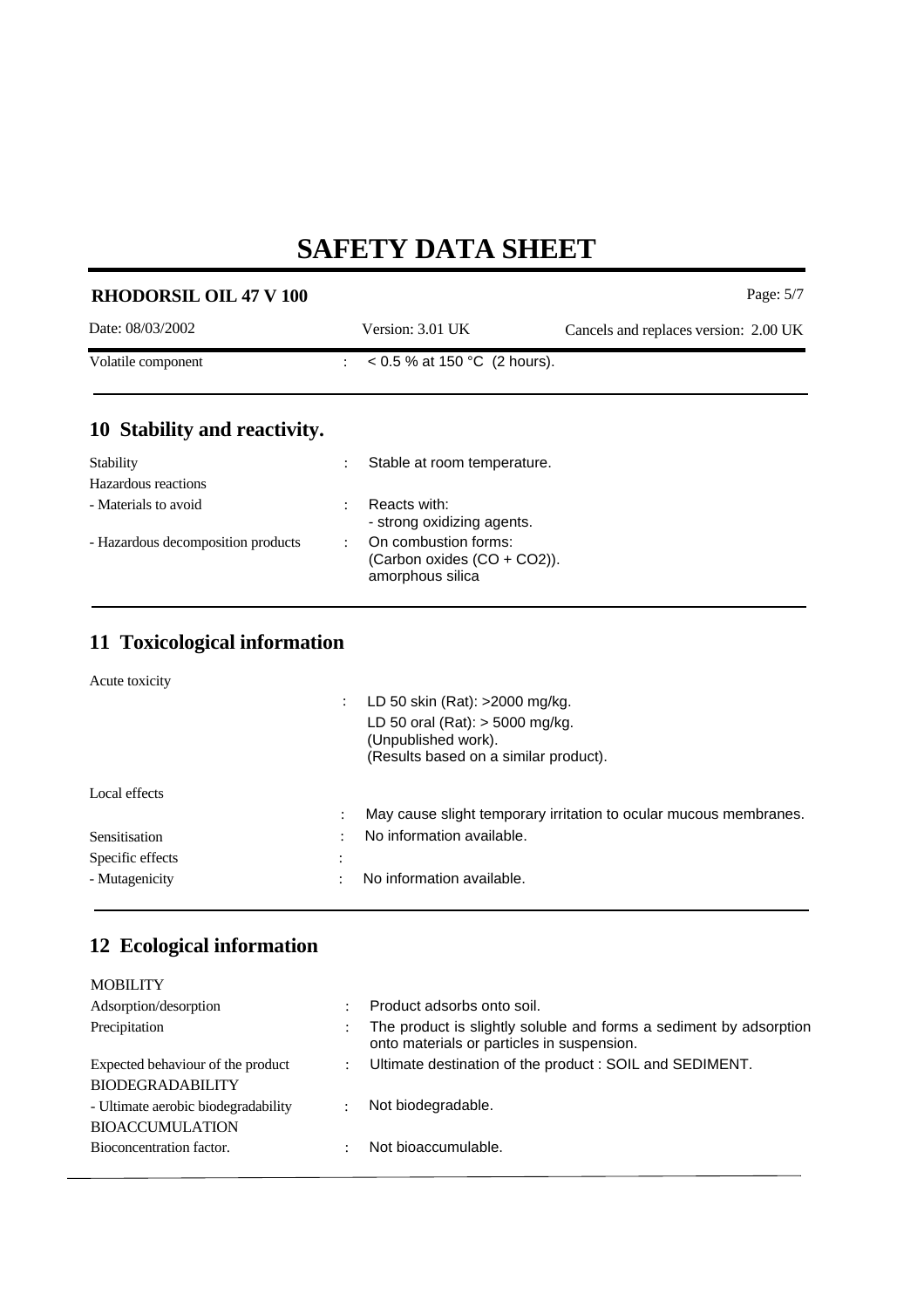| Page: $6/7$<br><b>RHODORSIL OIL 47 V 100</b> |                      |                                                                     |                                       |  |  |
|----------------------------------------------|----------------------|---------------------------------------------------------------------|---------------------------------------|--|--|
| Date: 08/03/2002                             |                      | Version: 3.01 UK                                                    | Cancels and replaces version: 2.00 UK |  |  |
| <b>13 Disposal considerations</b>            |                      |                                                                     |                                       |  |  |
| <b>WASTE FROM RESIDUES</b>                   |                      |                                                                     |                                       |  |  |
| Destruction/Disposal                         |                      | Dispose of at a licensed waste collection point.                    |                                       |  |  |
| CONTAMINATED PACKAGING                       |                      |                                                                     |                                       |  |  |
| Decontamination/cleaning                     | $\ddot{\phantom{0}}$ | Allow it to drain thoroughly.<br>Rinse with an appropriate solvent. |                                       |  |  |

|                      | site.                                                                                               |
|----------------------|-----------------------------------------------------------------------------------------------------|
| Destruction/Disposal | Recycle following cleaning or dispose of at an authorised site.                                     |
| <b>NOTE</b>          | The user's attention is drawn to the possible existence of local<br>regulations regarding disposal. |

Recover the solvent used for rinsing and incinerate at a licensed

#### **14 Transport information**

| Land                  |                                                                                                                                                                                                                                              |
|-----------------------|----------------------------------------------------------------------------------------------------------------------------------------------------------------------------------------------------------------------------------------------|
| - Rail/road (RID/ADR) | NOT restricted.                                                                                                                                                                                                                              |
| Sea (IMO/IMDG)        | NOT restricted.                                                                                                                                                                                                                              |
| Air (ICAO-IATA)       | NOT restricted.                                                                                                                                                                                                                              |
| <b>NOTE</b>           | The above regulatory prescriptions are those valid on the date of<br>publication of this sheet.<br>Given the possible evolution of transport regulations for hazardous<br>materials, it would be advisable to check their validity with your |

sales office.

#### **15 Regulatory information**

| <b>LABELLING</b> |                                                                                                                                                                                                                                                                                                                                                                                   |
|------------------|-----------------------------------------------------------------------------------------------------------------------------------------------------------------------------------------------------------------------------------------------------------------------------------------------------------------------------------------------------------------------------------|
| EEC regulations  | Mandatory labelling (self-classification) of hazardous substances:<br>not applicable.                                                                                                                                                                                                                                                                                             |
| <b>NOTE</b>      | The regulatory information given above only indicates the principal<br>regulations specifically applicable to the product described in the<br>Safety Data Sheet. The user's attention is drawn to the possible<br>existence of additional provisions which complete these<br>regulations. Refer to all applicable national, international and local<br>regulations or provisions. |